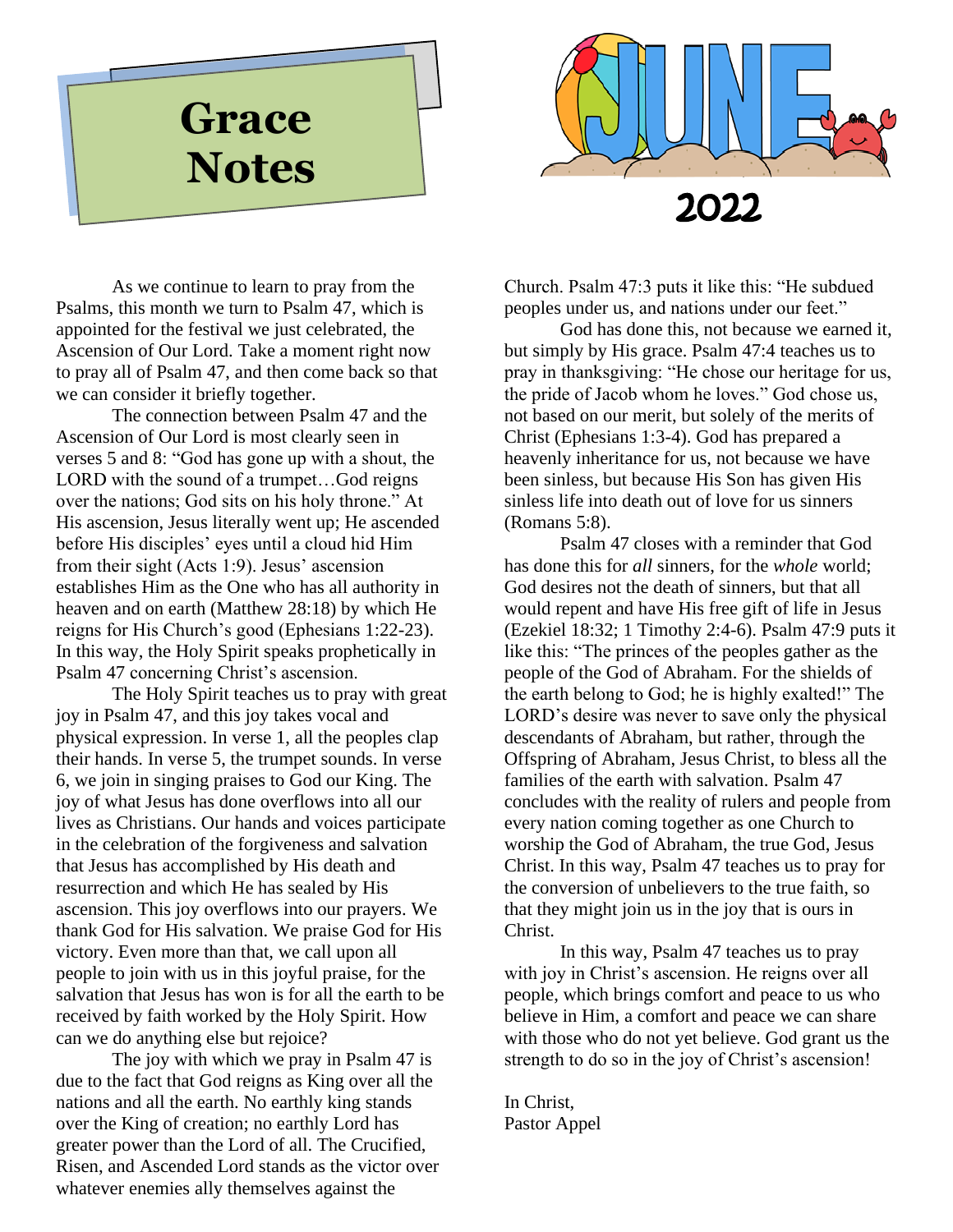# **June 2022**

| <b>Sun</b>                                                                                                                       | <b>Mon</b>                                                    | <b>Tue</b>     | <b>Wed</b>             | Thu                                                       | Fri                                     | <b>Sat</b>     |
|----------------------------------------------------------------------------------------------------------------------------------|---------------------------------------------------------------|----------------|------------------------|-----------------------------------------------------------|-----------------------------------------|----------------|
|                                                                                                                                  |                                                               |                | 10am GLLC Chapel       | $\overline{2}$<br>6pm LWML<br><b>CAR</b> O<br><b>LWML</b> | 3<br>Pastor Away-<br>Family Day         | $\overline{4}$ |
| 5<br>8:45am Adult Bible Study<br>10am Worship/Communion<br>11am-Family Sunday School                                             | 6<br>5pm- Quilting<br>7pm Elders<br>OBBO<br>Elders<br>Meeting | $\overline{7}$ | 8<br>10am GLLC Chapel  | 9                                                         | 10<br>Pastor Away-<br>Family Day        | 11             |
| 12<br>8:45am Adult Bible Study<br>10am Worship/Communion<br>Special Voters Meeting after<br>service<br>11am-Family Sunday School | 13<br>7pm LLL<br>LLL                                          | 14             | 15<br>10am GLLC Chapel | 16                                                        | 17<br>Pastor Away-<br><b>Family Day</b> | 18             |
| 19<br>8:45am Adult Bible Study<br>10am Worship/Communion<br>11am-Family Sunday School                                            | 20<br>6pm GLLC Mtg                                            | 21             | 22<br>10am GLLC Chapel | 23<br><b>NEWSLETTER</b><br><b>DEADLINE/NOON</b>           | 24<br>Pastor Away-<br><b>Family Day</b> | 25             |
| <b>VBS 5:30-8PM</b>                                                                                                              |                                                               |                |                        |                                                           |                                         |                |
| 26<br>8:45am Adult Bible Study<br>10am Worship/Communion<br>11am-Family Sunday School                                            | 27<br>8am Braille                                             | 28             | 29<br>10am GLLC Chapel | 30                                                        |                                         |                |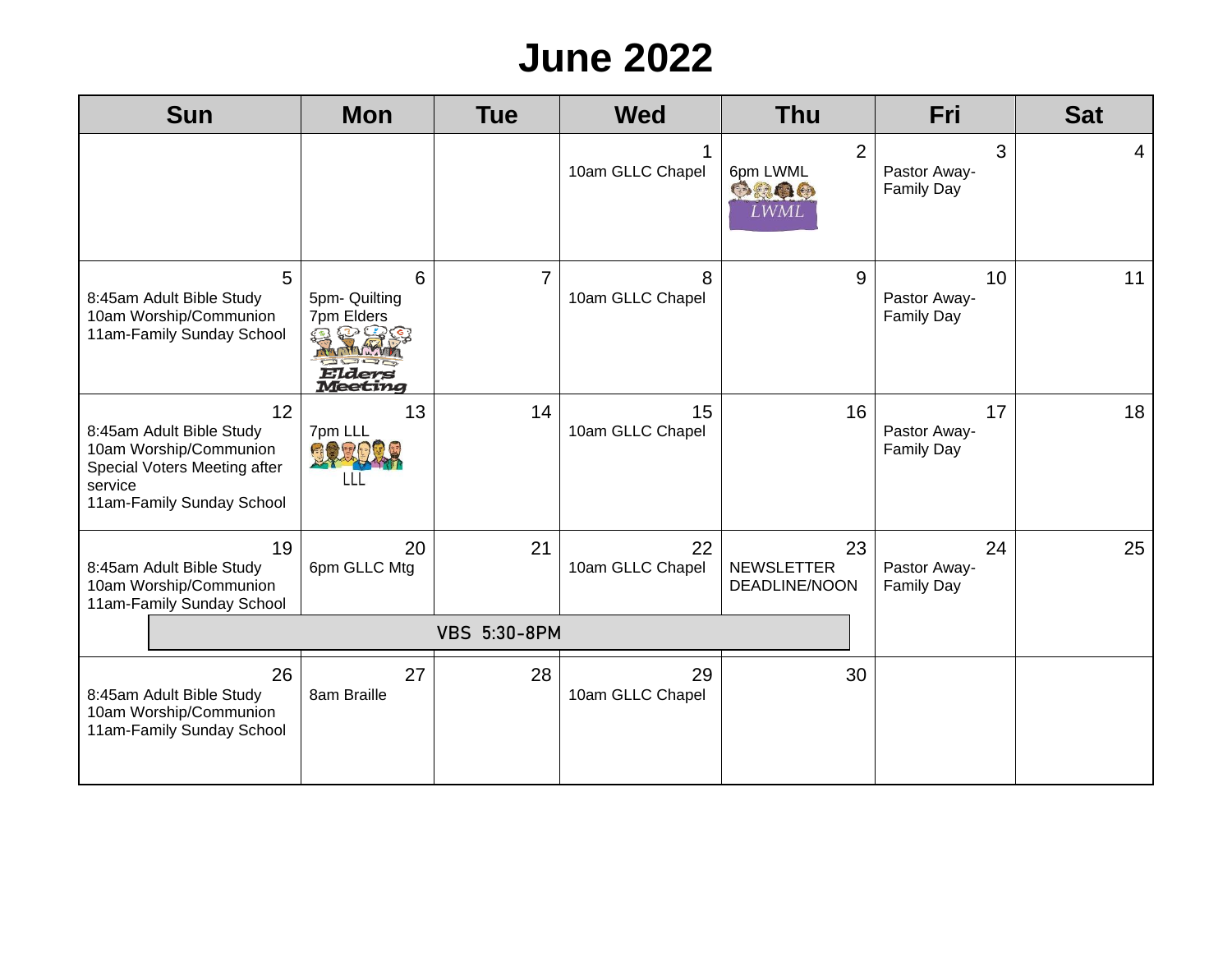### **Grace Lutheran Church**

308 Byrne Street Smithville, TX 78957 Office Phone: (512) 237-2108 Fax Line: (512) 237-2832

Email address: gracelutheransmithville@gmail.com Web Site: www.glcs.org

Sunday School 8:45 AM Midweek Classes 8:45 AM Worship Service 10:00 AM

### **Grace Lutheran Learning Center**

401 Wilkes Street Smithville, TX 78957 Office Phone: 512-360-2800 Fax Number: 512-237-5990 Email address: [gracelutheranlearn@att.net](mailto:gracelutheranlearn@att.net)

**We now accept CCMS enrollment**

### **Pastor Timothy Appel**

If you need to contact him, his email address is: [timothyappel@gmail.com](mailto:timothyappel@gmail.com) and his home phone number is 512-237-9664, or contact our Office at 512-237-2108. If you are not able to reach either number and it is an emergency, contact your Elder. (Elders list on bulletin board by the Office)

### **CHURCH OFFICE**

Normal hours are 9 to 2 Mon. – Fri. If you need any help from the office i.e., copying documents, record information, info to be put in the bulletin and/or newsletter, etc., please feel free to stop by, call, etc. We are there to provide you with whatever you need from the church office. You may also leave a note in the Secretary's box in the Narthex, and we will get back with you as soon as possible. Please let us know if you have any questions or suggestions.



If you are admitted to the hospital, I would like to visit you in order to share God's Word and share a prayer with you in that difficult time. As you are able please let the church office know or ask the hospital to call the church office so that I can best minister to you. **Pastor Appel**

**In the Hospital** 



There is a plastic container in the Narthex for collection of **used bulletins & white printed papers** to be recycled at the Smithville Recycling facility. If there are any questions please ask Katie or John Stelling for info

**Galen Bunte Davey Kadlecek Jr**

**June Altar Guild:**

**Elders:**

**Marilyn Burns Mary Lou Oliver** **Organist(s): June Parker Esther Wolff Kim Appel Ruth Eaton**



| <b>Name</b>                     | <b>Balance</b> |
|---------------------------------|----------------|
| <b>Prosperity Checking Acct</b> | 60,292.73      |
| <b>CEF-General</b>              | 2,484.76       |
| <b>CEF-Land/Youth</b>           | 12,504.70      |
| <b>CEF Scholarship</b>          | 12,658.86      |
| <b>Legacy Deo</b>               | 12,978.63      |
| <b>Total Dedicated Funds</b>    | 24,758.69      |
| <b>General Fund Balance</b>     | 35,534.04      |

### **Opportunities to Receive God's Gifts**

When you are not able to make it to the weekly Divine Service on a regular basis, please know that opportunities to receive the gifts of God at other times are available. I encourage you to be in touch with me to let me know how I can deliver these gifts of God to you, because no Christian should go without God's gifts in Word



and Sacrament. When circumstances do not allow you to join the congregation for a time, I certainly encourage you to make use of the Facebook livestream to hear the Scriptures and the sermon; I also would welcome the opportunity to set an appointment with you to study God's Word with you and bring you the Body and Blood of Jesus on an individual basis. *This offer is made in earnest. You are not imposing on my time by requesting this of me; this is precisely why God has given time to me.* Please let me know how I can best serve you in Christ's name! –Pastor Appel

### **Pastoral Check-Up**



Many go to their doctor regularly to check on their physical health; why not do the same with your pastor concerning your spiritual health? I know that the previous year was difficult in many respects. How has your

Christian faith been challenged? How has your Christian faith grown? Let's visit! Let's find some time to talk so that I can minister to you with the Word of God so that your faith in Christ will grow even in the midst of this life's troubles and trials.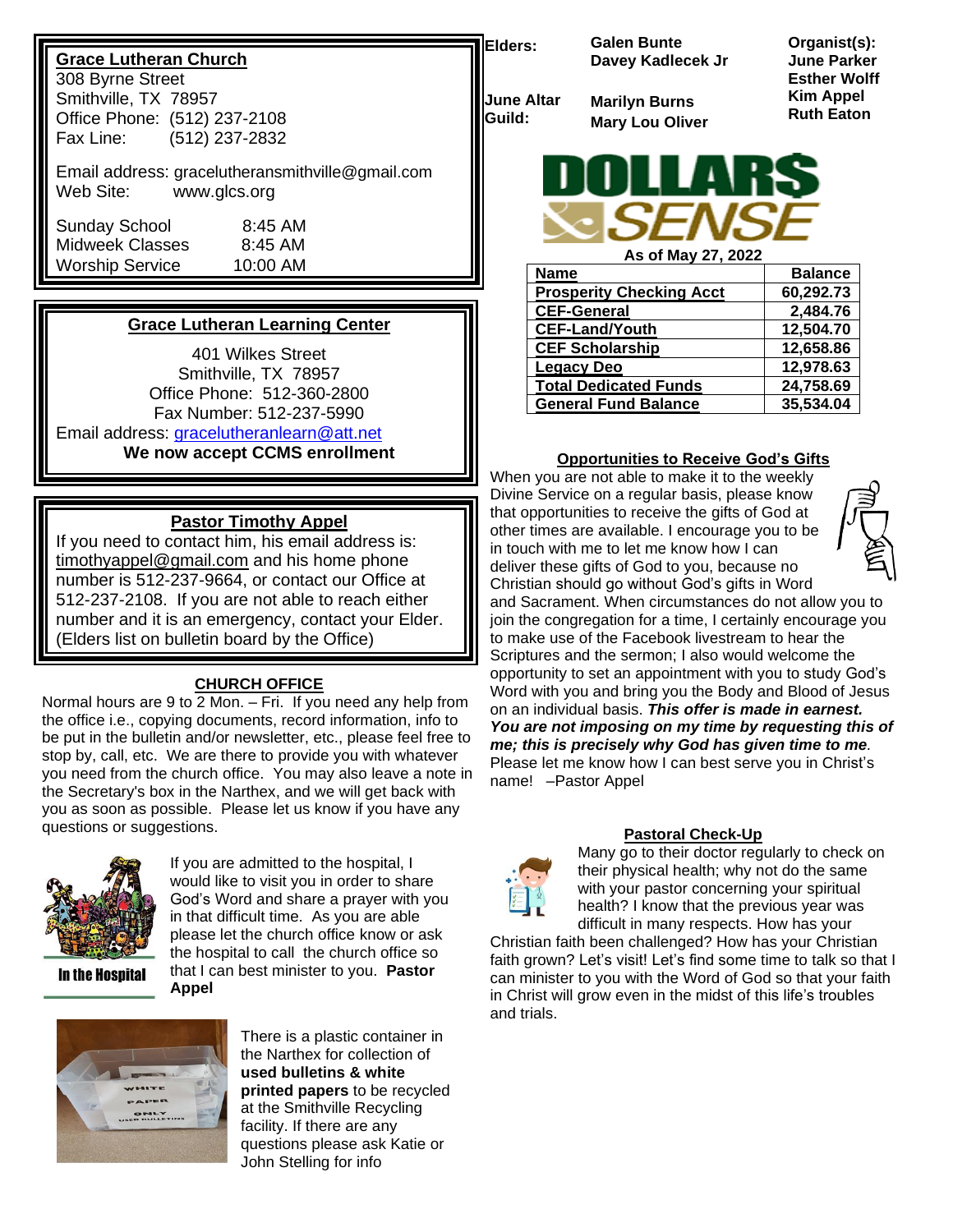

| June 3  | Roy & Betty Flora                    |
|---------|--------------------------------------|
| June 5  | Timothy & Kristin Appel              |
|         | Jack & Brenda Page                   |
| June 10 | Kerry & Chrissy Becker               |
| June 14 | Bert & Dana Bunte                    |
| June 16 | Ivan & Nancy Fritsche                |
| June 20 | Darrell & Tammy Campion              |
| June 25 | <b>Blackie &amp; Laverne Wallace</b> |
| June 29 | Joe Ray & Natalie Bennight           |
|         | David & Nelda Rohde                  |



| June 1  | <b>Kimberly Appel</b>    |
|---------|--------------------------|
|         | Luke Oates               |
| June 2  | <b>Mildred Mutschink</b> |
|         | <b>Steven Phillips</b>   |
| June 6  | Kristina Pietsch         |
| June 9  | Allan Riddle             |
| June 13 | <b>Margie Peres</b>      |
| June 18 | Jacob Moore              |
| June 25 | <b>June Parker</b>       |
|         |                          |

### **Wishing these Friends a Happy Birthday! from your "Grace" family**

If your birthday or anniversary does not appear correctly, please contact the church office so we can correct our files. Thank you.



Braille volunteers meet the 4th Monday of each month @ 8am.

We carpool to Immanuel Lutheran Church in Giddings to assemble braille bible study books.



Grace will partner with First Presbyterian. Our next rotation will be the week of July  $5<sup>th</sup>$  through  $9<sup>th</sup>$ . Donations are accepted Friday and Saturday from 9 to 2. We appreciate our donors and shoppers your support benefits the community.

### **Special Voters Meeting**

On Sunday, June 12, immediately after the



worship service, we will have a special voters meeting to discuss and decide how to proceed with organ repairs. After hearing several proposals, the organ committee is prepared to make a recommendation to the

voters. All voters are encouraged to join us for this important meeting.

### **KFUO Bible Study Resources**



Looking for Bible study opportunities during the week? Make use of the fantastic resources for growth in your Christian faith produced by our very own LCMS radio station, KFUO [\(www.kfuo.org\)](http://www.kfuo.org/). Their variety of programs will provide

something of value to every person who listens. Of particular interest for Grace, every weekday morning at 8 AM, you can hear Pastor Appel host the Bible study, *Sharper Iron*, with guest pastors from around the country. If you can't catch the show live, you can listen to archived episodes at

[www.kfuo.org/category/sharper-iron/.](http://www.kfuo.org/category/sharper-iron/)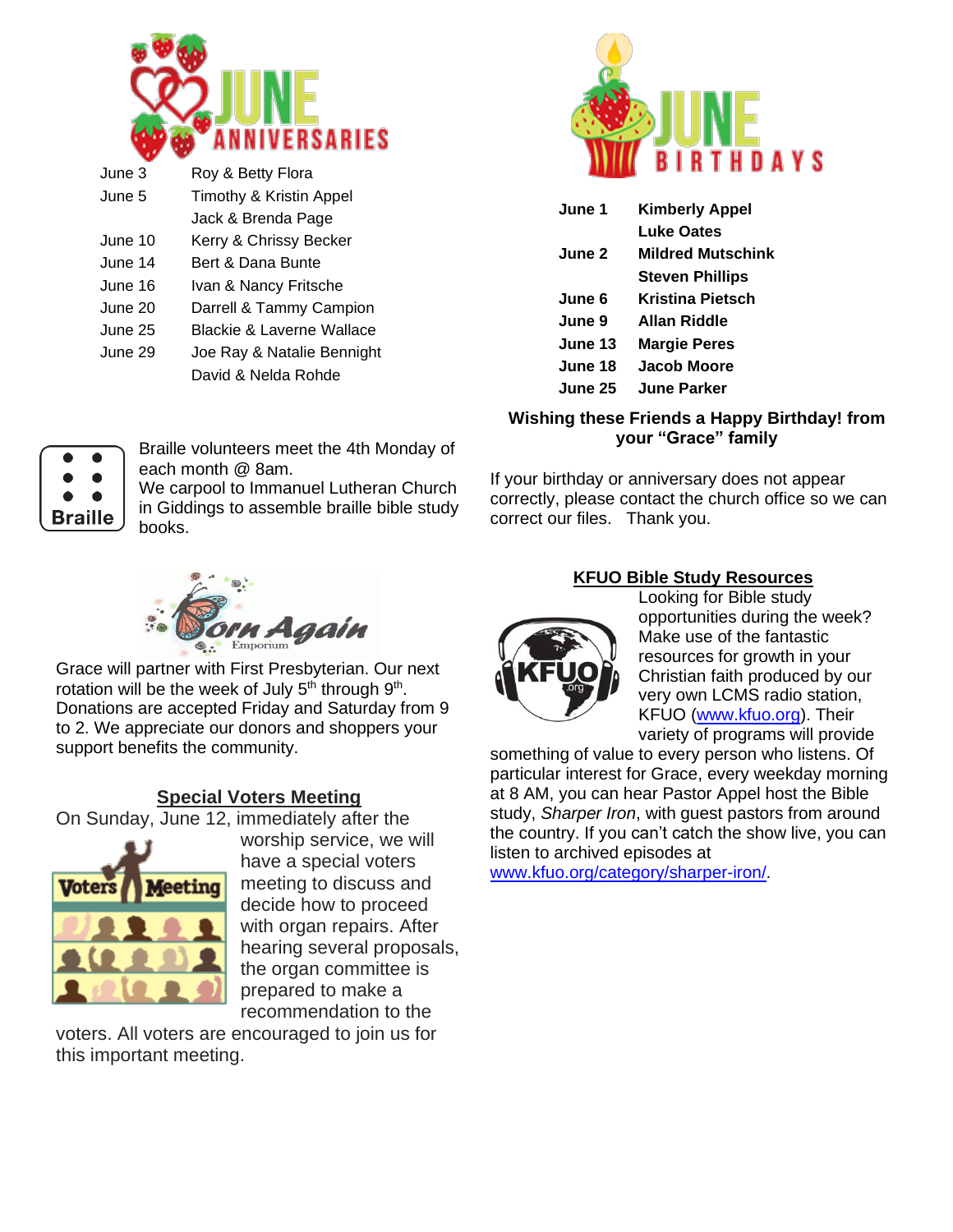

Dear Member of Grace Lutheran Church,

The Board has chosen our next Sunday School Mission to be the "Smithville Community Medical Clinic". We would like to invite everyone to contribute to the Sunday School offering for this very worthy mission. Our previous mission funds went to a missionary in need through LCMS.

As our youth at Grace reach a successful and safe end of the 2022 School year, it is time to think of new beginnings to help grow Christian Education for our members. As everyone knows the past few years, we have not had Sunday School before church, we are considering avenues of restarting early morning Sunday School for all ages. We welcome any input you may have on the subject. Please let a board member or Pastor know of any wishes or needs you may have regarding Christian education for your family.

VBS is soon to be here. It is exciting to have this event restart. Rose Pietsch is doing a great job putting it together. We look forward to anyone who can participate.

Please join us for adult bible class at 8:45AM and-or Family Sunday School immediately after church every Sunday.

Our Board members for this year are: Charlie Johannessen, Toni Ann Kadlecek, Kathy Kasper, Mary Lou Oliver, Melissa Brown, June Parker, Barb Johannessen and the Sunday School Superintendent is Donna Zimmerhanzel. Please feel free to contact any of us at any time if you have questions.

May God Bless all of you. Respectfully, Barb Johannessen Board of Education



### **Family Sunday School**

Family Sunday School continues at Grace! Please join us after the 10:00AM service each Sunday to learn and rejoice in the Word of God together as the family of Jesus here at Grace! This class is intended for anyone and everyone;

whether you are single or married or have lots of kids or have no kids, you are welcome to join us to learn God's Word together. Tables are spaced appropriately throughout the parish hall, with one family per table. Pastor introduces a new Bible story each week, and our learning includes both activities done as individual families and as a large group. We also include a hymn and a craft each week. We finish about 11:45 am. Please join us to learn God's Word together as families and as a congregation!



### **Adult Bible Study**

Adult Bible study at 8:45 AM has resumed! We are studying God's Word in the Psalms that He invites us to speak back to Him in prayer. Each week has included a fantastic study and conversation so far; please join us!

**Youth Group**

All middle school and high school students and their parents are invited to join us at Youth Group! We're getting started again by meeting every first Sunday of the month from 6:30-8:00 PM. Each month, we'll have time for Bible study and games, as well as plenty of snacks. Please join us this month on Sunday, March 6, and invite your friends!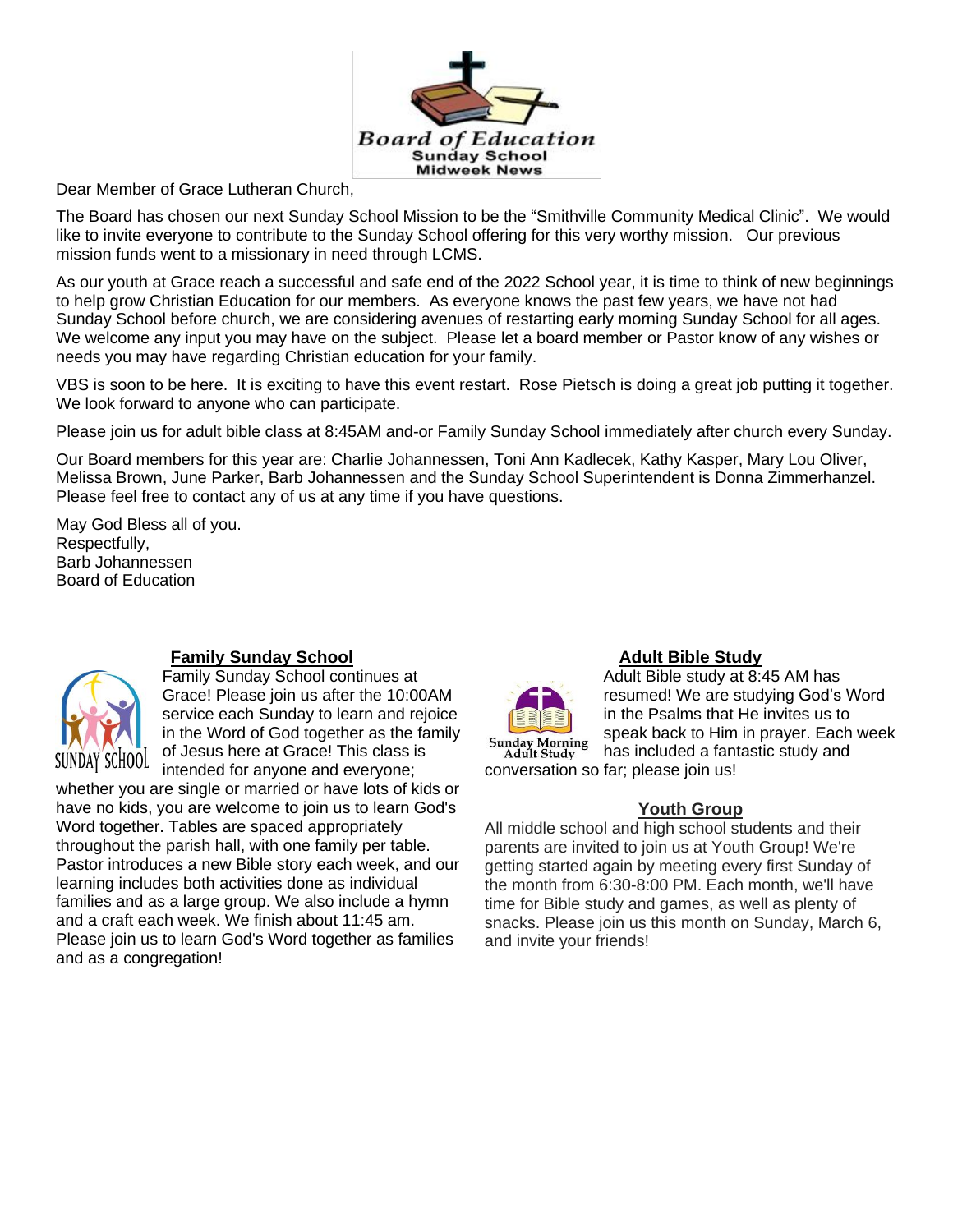

## *Faith Lutheran High School of Central Texas seeks to engage young adults in a Christ-centered environment where faith and knowledge grow as one.*  **HOME OF THE FALCONS! June 2022**

### **Thank You!**

Thank you for all the prayers and support you have offered on behalf of FLHS. It's hard to believe another school year is complete. We ask that you continue to remember us in your prayers and gifts, as we make preparations for next year and the years following. God continues to bless our ministry and YOU do as well. Thank you!

### **Youth Camps**

Summer camps are back! We are excited to offer a variety of camps for youth this summer. Ages are for grades NEXT school year.

June 1 - Frog Dissection - Grade 6 to 8 - \$15 June 6-8 - Volleyball - Grade 3 to 8 - \$15 June 13-15 - Basketball - Grades K to 8 - \$15 June 20-22 - STEM Camp - Grades K to 6 - \$ 30 June 27-29 Art Camp Grades K to 6 \$30 FULL! Aug 1-2 - Archery - Grade 4 to 8 - \$15 Please visit our website or Facebook page for more information! Don't wait --- Sign up today!! Space is limited!

### **New Student Registration**

Registration for the 2022-2023 school year is underway. We already have new students enrolled and would love to welcome you into our Falcon family as well. Call us at (979) 242-2889 to schedule a shadow day or visit our website at [www.flhstx.org](http://www.flhstx.org/) for registration information.

### **Scholarship Program**

Have you ever had this thought? "Faith Lutheran High School sounds great, but my family can't afford it." We firmly believe that EVERY family desiring a Christ-centered education for their children should have the opportunity to attend FLHS. We have a Tuition Scholarship Program with funds available, and EVERY family who applies (through TADS) will receive some assistance. We'll do everything in our power to make sure that money isn't the reason you don't choose FLHS.

### **Save the Date!**

FLHS's annual Oktoberfest will be Saturday, October 22. **New this year will be - The Battle of the Brew** - a home brew competition. Returning will be our traditional German meal, domino tournament, cornhole tournament, music, kids games, and lots of fun!

### **Share the Gift of Love**

Faith Lutheran High School has a unique role in combining knowledge and God's love in a student's high school experience. We are partnering with families at the intersection of education and faith development. If you would like to support our ministry through a one-time or enduring gift, Thrivent Action Grant, Thrivent Choice Dollars, or volunteer your time and talents, please contact Mrs. Nikki Kueck at (979) 242-2889.

### **Amazon Smile and Wish List**

Did you know Faith Lutheran High School is on Amazon Smile? After you select FLHS as the charity of your choice, everytime you purchase something from Amazon Smile, FLHS will receive a donation. FLHS has also created a wish list on Amazon, for needed materials for the upcoming school year. The easiest way to find it is by clicking on the link on the FLHS Facebook page or website. Thank you for your generous support!

### **Thrivent Action Team Grants**

If you are a Thrivent member willing to submit an application for a \$250 grant to be used on projects at Faith, please contact Nikki Kueck by calling (979) 242-2889. Help us to be able to take advantage of these funds for the good of our school. \*We are currently looking to utilize Action Grants to offset expenses associated with our summer camps!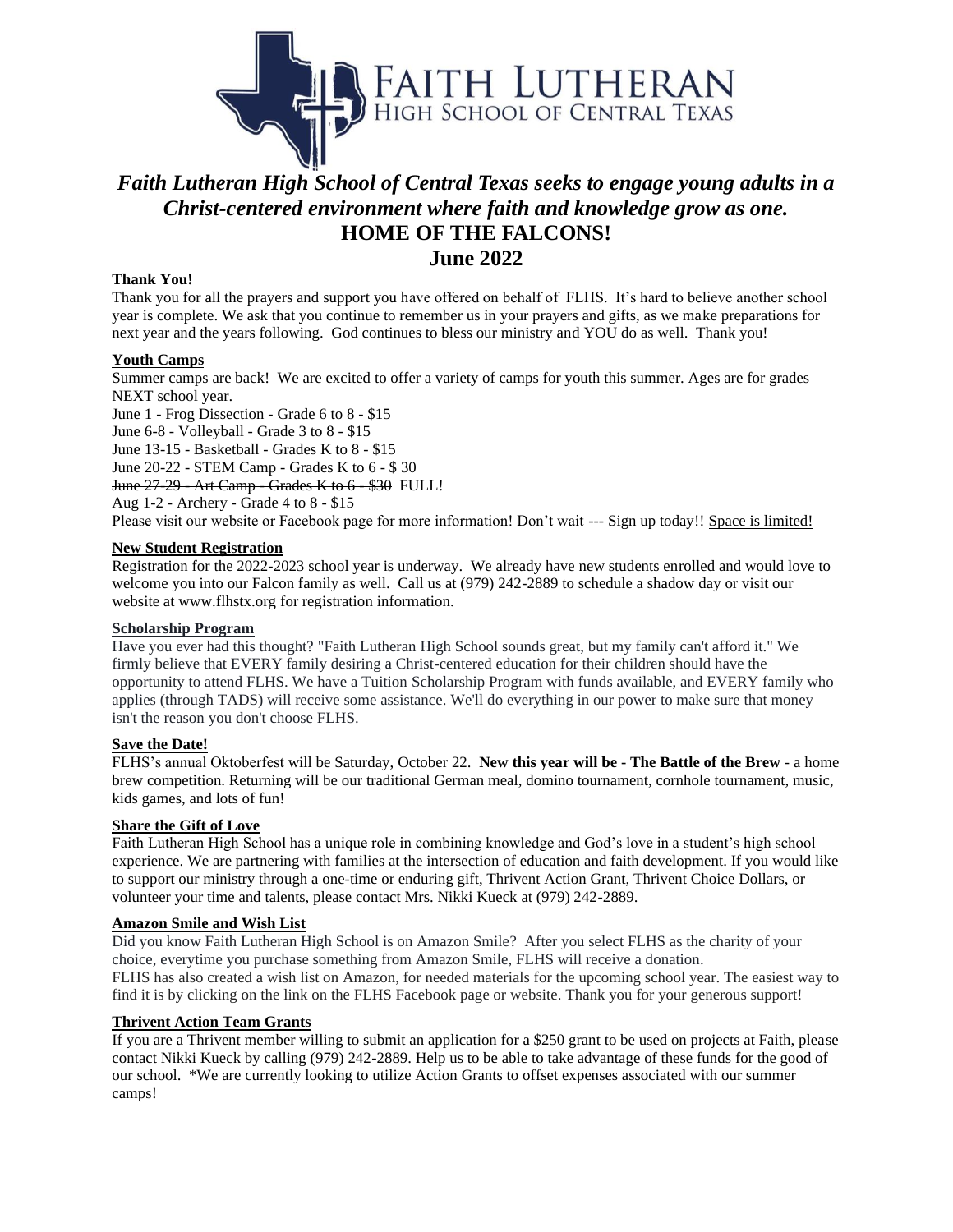# Lutheran Women in Mission

# We welcome you to join us in "Serving the Lord with Gladness." Please contact any LWML member or June Parker at 512-581-1168 to learn more or go to [www.lwml.org](http://www.lwml.org/) or www.lwmltxdist.org to read about the mission and great history of LWML.

New officers for 2022-23 for Grace: President- June Parker, Vice President-Rose Pietsch, Secretary- Mary Lou Oliver, Treasurer-Margie Hicks

Mission project was for the following: -Confirmation and Graduation gifts -Diaper Project

# **Donations to the large Mite Box in the Narthex are joyfully accepted.**

# **National Mission Grant Bulletin Bytes:**

### **Educating Pastors in Africa — \$100,000**

*God is calling African men to become pastors. These men of faith know the culture and how best to share God's truth and the love of Christ in their native country. Matongo Lutheran Theological College, Kenya, East Africa, is a confessional Lutheran college of the Evangelical Lutheran Church in Kenya (ELCK), which is in Altar and Pulpit Fellowship with The Lutheran Church— Missouri Synod (LCMS). This theological college is in need of support funding. Grant funds will be used for pastoral education projects, including scholarships and seminary needs in Kenya, Togo West Africa, and Uganda, as well as general support of six missionaries — five pastors and one layman.*



June 2<sup>nd</sup> 6pm- Regular Meeting

June 6<sup>th</sup> 5pm-Quilting

### **LWML TEXAS DISTRICT GRANT BULLETIN BYTES:**

Mites goal was reached!

All mission grants have been paid for.

The 42nd Biannual Texas District Convention will be June 16-18th at the Hyatt Regency. (Lamentations 3:22-23) Key Objectives:

In a world of uncertainty, we will:

1. **Know** and **Trust** in God's faithfulness to His promises and to us

2. **Rejoice** in His might through worship and praise

3. **Share** His faithfulness and might with others Representing Grace LWML is Rose Pietsch and June Parker. Rose will be voting on new mission projects and officers.



The Widow's Mite --- And a poor widow came and put in two small copper coins, which make a penny. And he called his disciples to him and said to them, "Truly, I say to you, this poor widow has put in more than all those who are contributing to the offering box. For they all contributed out of their abundance, but she out of her poverty has put in everything she had, all she had to live on." Mark 12:42-44 ESV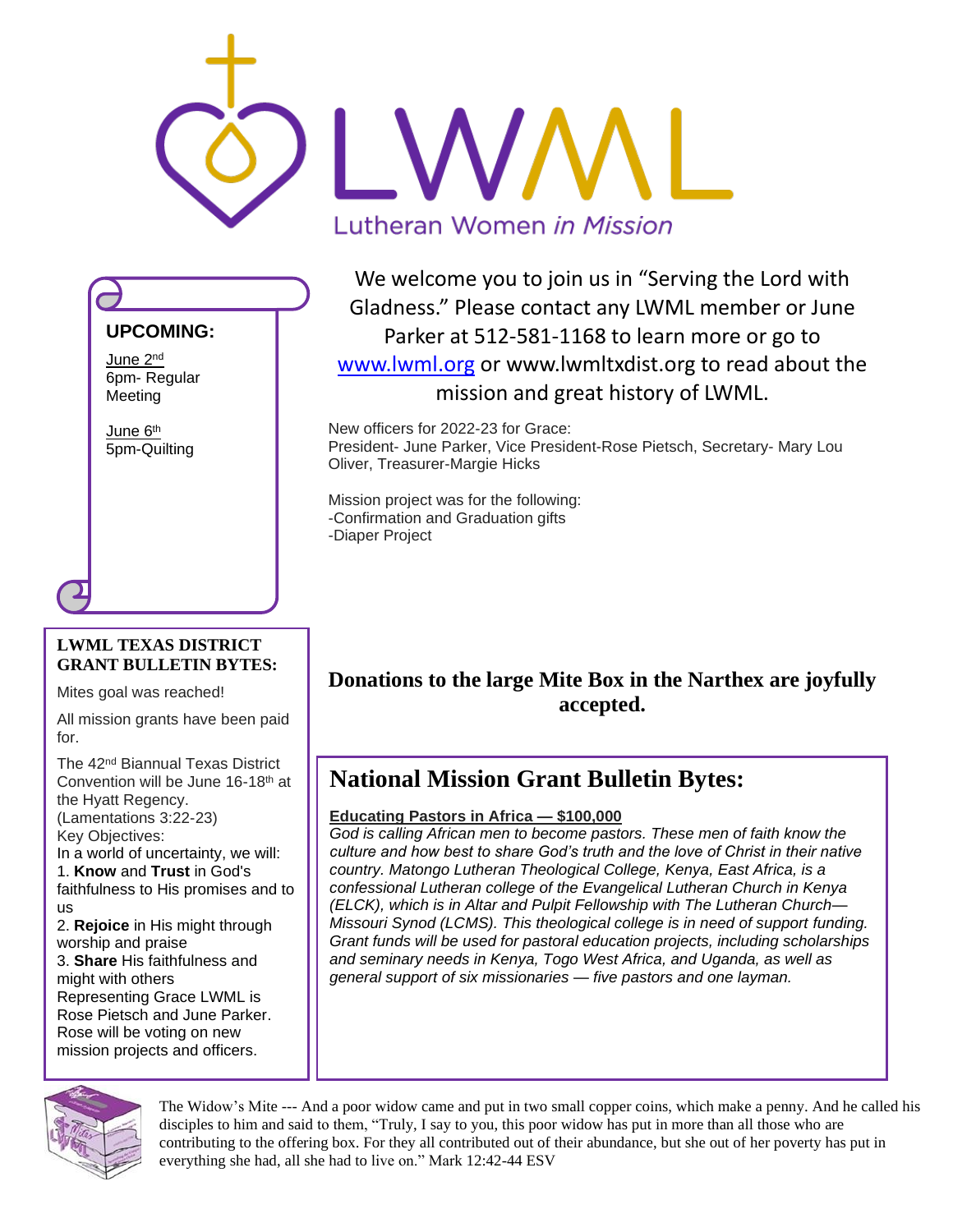# **Read Through the Bible in 2022**

*Grace Lutheran Church, Smithville, TX*

"God's Word is our great heritage and shall be ours forever!" Continue your daily Bible reading during 2022. God's blessings for you in His Word abound! *(Note: On days listed as "OFF," consider re-reading something from earlier in the week or making up a day that you might have missed.)*

| June 1  | Acts 10:23-48     | <b>Judges 18-19</b> |
|---------|-------------------|---------------------|
| June 2  | Proverbs 11:1-9   | <b>Psalms 72-73</b> |
| June 3  | <b>OFF</b>        |                     |
| June 4  | Acts 11           | <b>Judges 20-21</b> |
| June 5  | Acts 12           | <b>Ruth 1-4</b>     |
| June 6  | Acts 13           | 1 Samuel 1-3        |
| June 7  | Acts 14           | 1 Samuel 4-7        |
| June 8  | Acts 15:1-21      | 1 Samuel 8-10       |
| June 9  | Proverbs 11:10-23 | <b>Psalms 74-77</b> |
| June 10 | <b>OFF</b>        |                     |
| June 11 | Acts 15:22-41     | 1 Samuel 11-14      |
| June 12 | Acts 16           | 1 Samuel 15         |
| June 13 | Acts 17           | 1 Samuel 16-17      |
| June 14 | Acts 18           | 1 Samuel 18-20      |
| June 15 | Acts 19           | 1 Samuel 21-23      |
| June 16 | Proverbs 11:24-31 | Psalm 78            |
| June 17 | <b>OFF</b>        |                     |
| June 18 | Acts 20:1-12      | 1 Samuel 24-25      |
| June 19 | Acts 20:13-38     | 1 Samuel 26-29      |
| June 20 | Acts 21:1-36      | 1 Samuel 30-31      |
| June 21 | Acts 21:37-22:29  | 2 Samuel 1-4        |
| June 22 | Acts 22:30-23:35  | 2 Samuel 5-7        |
| June 23 | Proverbs 12:1-18  | <b>Psalms 79-80</b> |
| June 24 | <b>OFF</b>        |                     |
| June 25 | Acts 24           | 2 Samuel 8-11       |
| June 26 | Acts 25:1-22      | 2 Samuel 12-13      |
| June 27 | Acts 25:23-26:32  | 2 Samuel 14-15      |
| June 28 | Acts 27           | 2 Samuel 16:1-19:8  |
| June 29 | Acts 28           | 2 Samuel 19:9-20:26 |
| June 30 | Proverbs 12:19-28 | <b>Psalms 81-83</b> |
|         |                   |                     |

# **Readings for the Month of June**